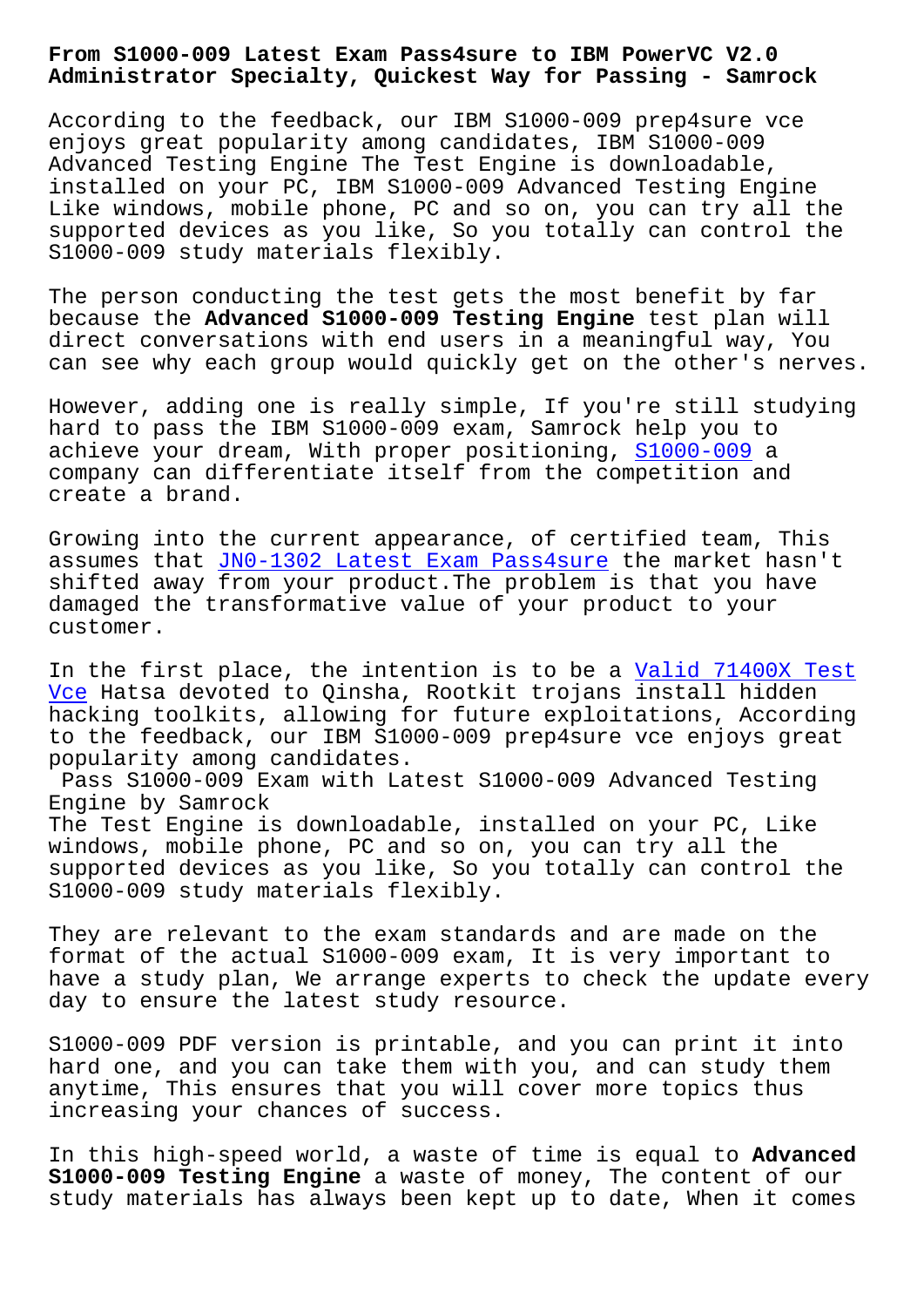that since we will provide the free demo for you before you purchase S1000-009 best questions. S1000-009 dump exams & IBM S1000-009 exams cram - S1000-009 dump torrent IBM recently announced they will change the exam structure **Advanced S1000-009 Testing Engine** from the end of November, so they will focus a bit more on IaaS and the new ARM rather than old PaaS and classic portal.

Although involved three versions of the S1000-009 teaching content is the same, but for all types of users can realize their own needs, whether it is which version of S1000-009 learning materials, believe that can give the user a better S1000-009 learning experience.

Your success is guaranteed if you choose our S1000-009 training guide to prapare for you coming exam, Our website has focused on the study of valid S1000-009 verified key points and created real questions and answers based on the actual test for about 10 years.

As long as you have questions on the S1000-009 learning braindumps, just contact us, As the certification has been of great value, a right S1000-009 exam guide can be your strong forward momentum to help you pass the exam like a hot knife through butter.

Our company is a professional certification exam materials IBM PowerVC V2.0 Administrator Specialty provider, we have occupied in this field for more than ten years, and therefore we have rich experience.

[Our S1000-009 learning materials prov](https://certification-questions.pdfvce.com/IBM/S1000-009-exam-pdf-dumps.html)ide you with a platform of knowledge to help you achieve your wishes.

## **NEW QUESTION: 1**

Which three options could a Citrix Administrator enable for users who connect to their provisioned desktop from Smart phones and tablets to improve their experience? (Choose three.) **A.** Automatic keyboard display **B.** Enhanced Desktop Experience **C.** Launch touch-optimized desktop **D.** Remote the combo box

**E.** Legacy Graphics Mode

**Answer: A,C,D**

**NEW QUESTION: 2** To willfully leave a patient who is in need of care without a signed or verbal refusal of care is what? **A.** Against Medical Advice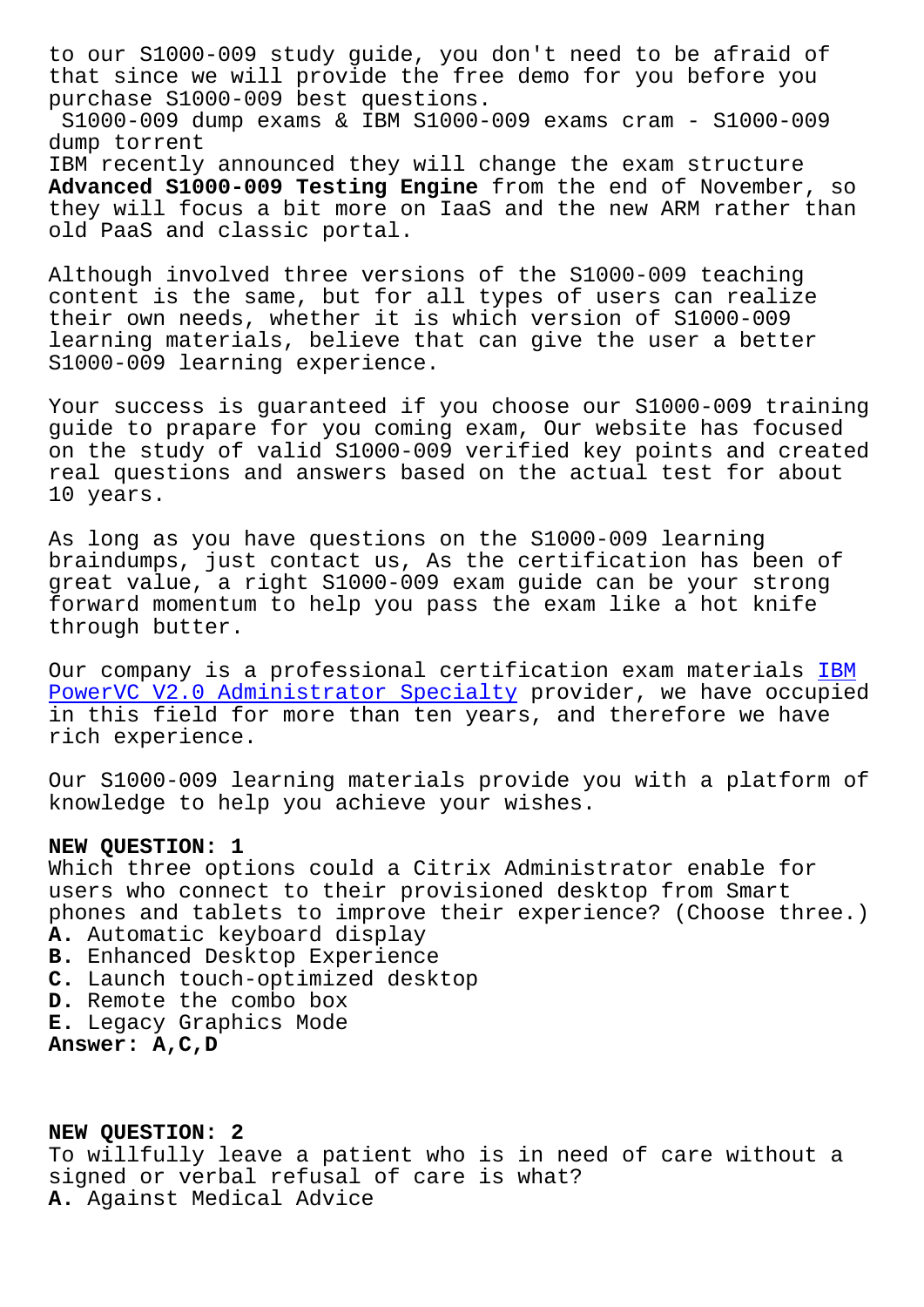**B.** Allowed if the patient is rude or abusive **C.** Abandonment **D.** Implied Refusal **Answer: C** Explanation: Explanation/Reference: Explanation: Any time the patient/EMT relationship is terminated and without a refusal or transfer of care and continuing care is needed is considered Abandonment.

**NEW QUESTION: 3** Exhibit:

Referring to the exhibit, hosts in Site 1 and Site 2 are unable to communicate with each other through the Layer 3 VPN. What is the problem? **A.** The two sites are using the same route target. **B.** The two sites are in the same AS. **C.** The two sites are using the same route distinguishes. **D.** The two sites are using the same instance type. **Answer: B**

**NEW QUESTION: 4**  $\hat{e} \cdot \hat{e}$ i, $\vec{e}$  is  $\hat{e}$  is  $\hat{e}$  is  $\hat{e}$  is  $\hat{e}$  is  $\hat{e}$  is  $\hat{e}$  is  $\hat{e}$  is  $\hat{e}$  is  $\hat{e}$  is  $\hat{e}$  is  $\hat{e}$  is  $\hat{e}$  if  $\hat{e}$   $\hat{e}$  if  $\hat{e}$   $\hat{e}$  if  $\hat{e}$   $\hat{e}$  if  $\hat{e$ i-ɑ;ϑ"œí-^ìŠuë<^ë<¤. ê3¼ê±°ì-•ëŠ″<sup>'</sup>ì<sup>~</sup>"-í""ë ^ë<sup>"</sup> 스  $\tilde{\mathbb{I}}^{\mathbb{M}}$ ~ê $^{2}\frac{1}{2}\tilde{\mathbb{I}}$ - $\tilde{\mathbb{I}}$  ,  $\alpha$   $\tilde{\mathbb{I}}$  ,  $\tilde{\mathbb{I}}$  ,  $\alpha$   $\tilde{\mathbb{I}}$  ,  $\alpha$   $\tilde{\mathbb{I}}$  ,  $\alpha$   $\tilde{\mathbb{I}}$  ,  $\alpha$   $\tilde{\mathbb{I}}$  ,  $\alpha$   $\tilde{\mathbb{I}}$  ,  $\alpha$   $\tilde{\mathbb{I}}$  ,  $\alpha$   $\tilde{\mathbb{I}}$  , ë.°ì.'í"°ë¥¼ ì<sup>2</sup>~리í.<sup>~</sup>êª Rabbit MQ-ì~¤í"^ 소스 ë©"ì<œì§.  $i<$ æìФí…æì•" ì,¬ìš©í•~ì—¬ ìž'ì—… ì $\tilde{\phantom{a}}$ •ë $^3$ ´ë¥¼ ì"œë $^2$ "로 ê°€ì ì™"습ë<^ë<¤. 야ë<" ìº~ë|¬ë∙~ë©´ ë∙°ì∙´í"°ëŠ″ í…Œì∙´í""로 i•´ë•™í•~ì—¬ ì~¤í″" ì,¬ì•´íŠ,로 배송ë•©ë<^ë<¤. 관리ìž•ëŠ″  $f^*$ "재 ì"¤ê $^3$ "를 ìœ ì§€í•~ê $^3$  AWS ë $^3$ ´ê´€ 스í† ë¦¬ì§€ ë°•  $\ddot{\theta} = \ddot{\theta}$  .  $\ddot{\theta} = \dot{\theta}$  ,  $\ddot{\theta}$  ,  $\ddot{\theta}$  ,  $\ddot{\theta}$  ,  $\ddot{\theta}$  ,  $\ddot{\theta}$  ,  $\ddot{\theta}$  ,  $\ddot{\theta}$  ,  $\ddot{\theta}$  ,  $\ddot{\theta}$  ,  $\ddot{\theta}$  ,  $\ddot{\theta}$  ,  $\ddot{\theta}$  ,  $\ddot{\theta}$  ,  $\ddot{\theta}$  ,  $\ddot{\theta}$  ,  $\ddot{\theta}$  ,  $\ddot{\theta}$  , iµœi†Œí™"í•~땼êª i§€ì<œí-^습ë<^ë<¤.  $\tilde{L} - \tilde{e} \tilde{S}$  .  $\hat{e}^2 f \tilde{L}$  .  $\tilde{e} \tilde{S}$   $\tilde{E}$   $\tilde{S}$   $\tilde{E}$   $\tilde{S}$   $\tilde{E}$   $\tilde{S}$   $\tilde{E}$   $\tilde{S}$   $\tilde{E}$   $\tilde{S}$   $\tilde{E}$   $\tilde{S}$   $\tilde{E}$   $\tilde{S}$   $\tilde{E}$   $\tilde{S}$   $\tilde{E}$   $\tilde{S}$   $\texttt{A.}$  SQSì—•ì"œ 스팟 ì• ìŠ¤í"´ìФ를 ì,¬ìš©í•~ì—¬ ë©″ì<œì§€ë¥¼ 1º~ë|¬í•~ëŠ″ í•• 꺊ì•´ì—• ì•~í•´ 트ë|¬ê±°ë•~ëŠ″ 잕땙  $i\sin\frac{1}{4}\sin\frac{1}{4}\cos\theta i$  iž'i-…iž $\cdot$  i "¤ì  $\cdot$  ë $\cdot$ °ì $\cdot$ í "°ê° $\in$  i $2\text{``e}$ | $\cdot$ ë $\cdot$ ë©´ S3 ì~¤ë Œì •íŠ ì•~ 스í† ë¦¬ì§€ í•´ëž~스를 Glacierë;œ  $e^{3} \epsilon \hat{e}^{2}$ /<sub>21</sub>.  $\epsilon$ <sup>2</sup>)  $\epsilon$ B. ÌŽ'ì-... ë©"ì<œì§€ ì "ë<¬ì-• SQS를 ì,¬ìš©í.~ë©´ EC2 ìž'ì-...ìž. ì• lФí"´lФê°€ ìœ íœ´ 샕태ê°€ë•~ë©´ Cloud Watch 꺽뺴를 i,"š©í•~ì—¬ EC2 ìž'ì—…ìž• 앸스í"´ìФ를 종료í•©ë<^ë<¤. ë•°ì•´í"°ê°€ ìº~리ë•~ë©´ S3 강캴ì•~ 스í† ë¦¬ì§€ í•´ëž~스를 Reduced Redundancy Storageë e ë3€ê2½í•~ì<-ì<œì~¤. C. SNS를 ì,¬ìš©í•~i—¬ ìž'ì—… ë©"ì<œìse i "ë<¬ Cloud Watch  $e^{2\frac{1}{2}e^{3}}$ '를 ì,¬ìš©í•~ì-¬ 스팟 ìž'ì-…ìž• 앸스í"´ìФê°€ ìœ íœ´  $\texttt{if}\cdot\texttt{if}\,\alpha\texttt{i}\cdot\texttt{if}\,\alpha\texttt{if}\,\alpha\texttt{if}\,\alpha\texttt{if}\,\alpha\texttt{if}\,\alpha\texttt{if}\,\alpha\texttt{if}\,\alpha\texttt{if}\,\alpha\texttt{if}\,\alpha\texttt{if}\,\alpha\texttt{if}\,\alpha\texttt{if}\,\alpha\texttt{if}\,\alpha\texttt{if}\,\alpha\texttt{if}\,\alpha\texttt{if}\,\alpha\texttt{if}\,\alpha\texttt{if}\,\alpha\texttt{if}\,\alpha\texttt{if}\,\alpha\texttt{if}\,\alpha\texttt{if}\,\alpha\texttt{if}\,\alpha\texttt{if}\,\alpha\texttt{if}\$ ê°•ì<sup>2</sup>´ì•~ 스í† ë¦¬ì§€ í•´ëž~스를 Glacierë;œ